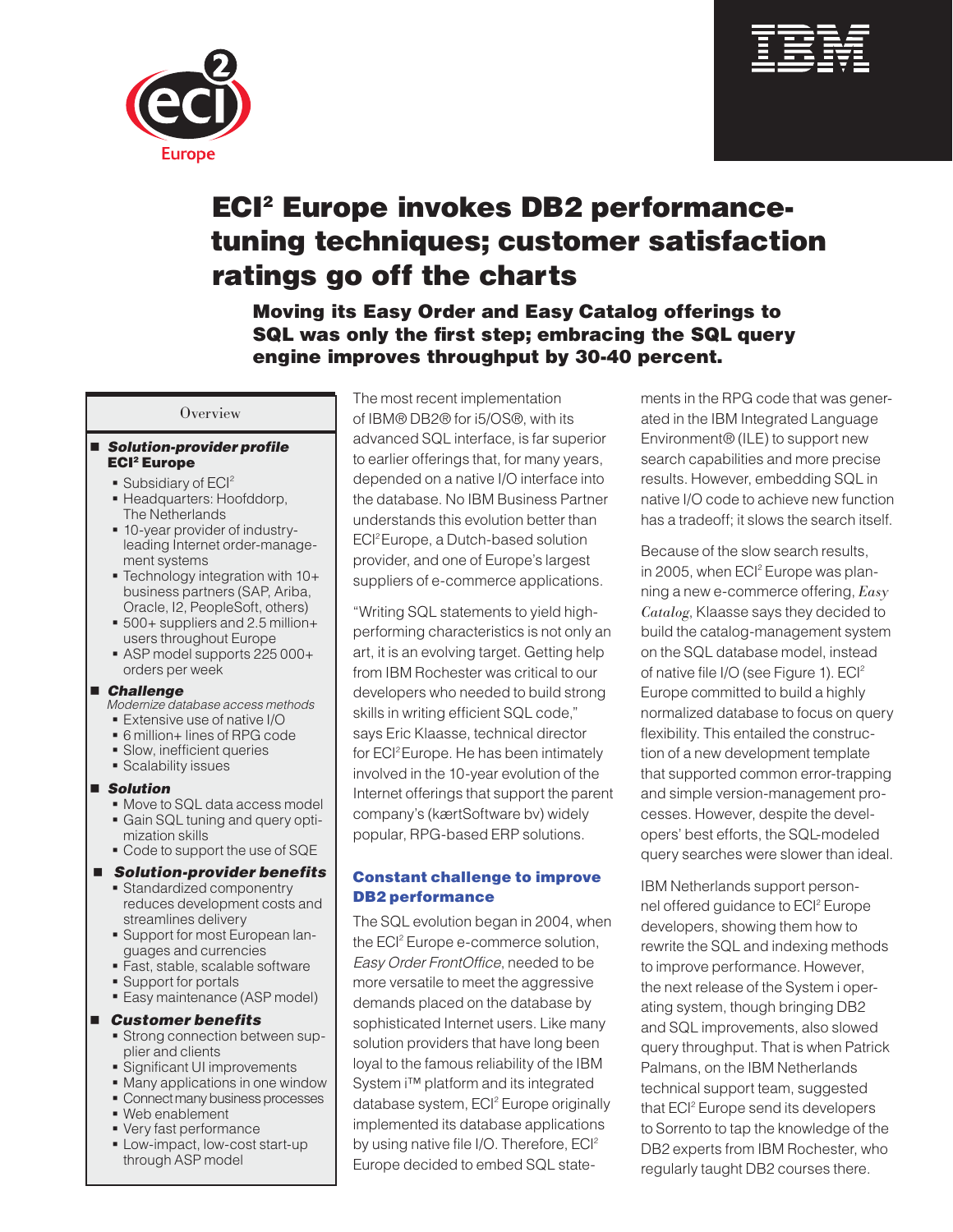## SQE or CQE



The original DB2 for i5/OS query engine is referred to as the *classic query engine* (*CQE*). The new engine first arrived in IBM OS/400® V5R2 and is referred to as the *SQL query engine* (*SQE*). Both engines sit side by side in the operating system. The long-term goal is to

use SQE for all SQL requests. However, to minimize risk and deliver the benefits of SQE to the market sooner, IBM staged the delivery of SQE over several releases. Thus, CQE is still needed to support DB2 and SQL features that are not yet supported by SQE. For purposes of simplicity, the fact that there are two engines is transparent to the SQL developer. SQL requests are passed along to a single internal interface called the *query dispatcher*. With no special user programming, the query dispatcher's job is to determine if the new SQE can process the SQL request. If not, then the original CQE processes the request.

## i5/OS V5R4 brings stronger SQL support

In 2006, IBM announced i5/OS V5R4, which offered significantly improved DB2 functions: better indexing, new graphical performance tooling and, most importantly, a much improved SQL query engine (SQE). (The SQE is very advanced; IBM holds five patents on various components of its design.)

*Note: See the side panel (top of this page) for an explanation of the SQE.*

As mentioned, the IBM Netherlands support team encouraged ECI<sup>2</sup> Europe to attend the IBM Forum in Sorrento, Italy, to see the new DB2 enhancements in i5/OS V5R4.

In particular, the ECI<sup>2</sup> team needed to understand how the SQE reacts to specific SQL statements. For example, there is extra intelligence in the SQE query optimizer to improve performance by creating automatic

indexes that support the needs of frequently used queries. The SQE optimizer can also invoke the use of indexes that partially match recently-built temporary indexes, instead of recreating them from scratch.

### The *Sorrento* kicks in

Rewriting the main portion of the Easy Catalog code, which is based on the SQL data model, causes the application to more effectively use strategies that benefit from the SQE — thus improving performance.

However, when much of the Easy Order code was similarly rewritten in an attempt to improve performance, application throughput actually degraded to unacceptable levels. To make matters worse, disk I/O doubled.

Klaasse explains that, when faced with these unexpected results, his team briefly struggled with what might be the problem, then the "Sorrento kicked in." The excellent training they had received at the IBM Forum helped them to recognize that the code, which was originally based on the native I/O model, suffered from the lack of an overarching indexing strategy. Thus, the system

built way too many temporary indexes… a problem that exaggerated its own inefficiency because the system duplicated these temporary indexes to a mirrored system. Designing an adequate indexing strategy brought the performance and I/O issues back under control.

## DB2 workshop teaches best practices

Klaasse and his team maintained a relationship with the IBM Rochester support team, whom they had met at the Sorrento Forum. So, not surprisingly, the Rochester folks eventually recommended that ECI<sup>2</sup> Europe attend the highly popular *DB2 for i5/OS SQL Performance Workshop* that is taught at the IBM Product and Solutions Support Center in Montpelier, France.

*Note: This course is also taught in Rochester, Minnesota, and other countries. Visit: ibm.com/servers/ eserver/iseries/service/igs/db2performance.html.*

The DB2 for i5/OS experts from IBM Rochester, who teach this course, helped the ECI<sup>2</sup> Europe programmers gain an even better understanding of the best-practices coding techniques that affect query optimization and performance. In essence, they learned that, when issuing an SQL statement, you are telling the DBMS what to do, not how to do it — the SQL Optimizer decides how. The developers needed to understand what the query is asking, and equally important, what a particular SQL query optimizer can do.

*"Our decision to modernize by using SQL has allowed us to deliver robust flexibility and excellent performance. Our developers have less support and maintenance issues, too. But, the most important benefit is the spectacular speed of development, which makes us not only more competitive, but also quite cost-effective in delivering new functions."* 

– Eric Klaasse, Technical Director, ECI2 Europe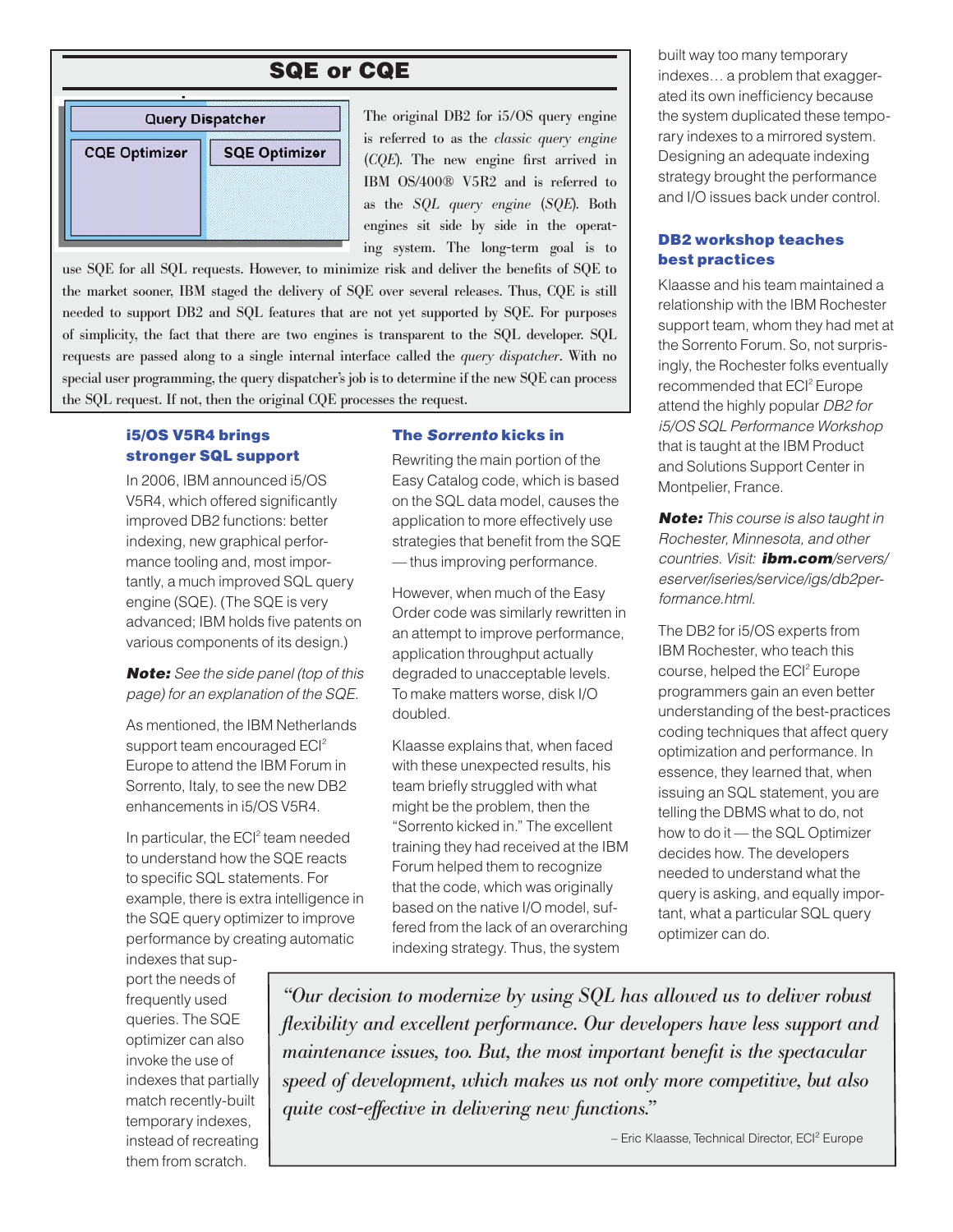| Home          |          | Catalog                  |                      | <b>Product Settings</b>    | <b>Environment Settings</b> | <b>System Settings</b>                                       | Ahrend Office Furniture V1.1 |
|---------------|----------|--------------------------|----------------------|----------------------------|-----------------------------|--------------------------------------------------------------|------------------------------|
|               |          |                          |                      | <b>Search</b>              |                             | In Product categories $\vee$ On Short descriptions $\vee$ 60 |                              |
|               |          | <b>Product Tree</b>      |                      |                            |                             |                                                              |                              |
|               |          |                          |                      | Product Category: 10 found |                             |                                                              |                              |
|               |          |                          | Add Product Category | Add Product                |                             |                                                              | <b>Language NL</b>           |
| <b>Action</b> |          |                          |                      |                            | Sequence Image              | <b>Description</b>                                           | Class                        |
| - 77          | R Q      |                          |                      |                            |                             | Meubellijnen (4)                                             | Algemeen                     |
| 7             | 心        | $^{\circ}$               |                      |                            |                             | Bureaustoelen (10)                                           | Algemeen                     |
| 7             | <b>B</b> | $\mathcal{Q}_\mathbf{c}$ |                      |                            |                             | Stoelen en Tafels (6)                                        | Algemeen                     |
| $\mathcal{V}$ | G        | $\mathbf{Q}_i$           |                      | $\overline{\phantom{a}}$   |                             | Verlichting (9)                                              | Algemeen                     |
| 79            | ß.       | $\mathbb{Q}$             |                      |                            |                             | Kasten en Displays (8)                                       | Algemeen                     |
| 7             | r,       | Q.                       |                      |                            |                             | Serveren (7)                                                 | Algemeen                     |

*Figure 1. Easy Catalog rapidly presents product trees.*

## Using optimizationfeedback tools

After the DB2 performance workshop, the ECI<sup>2</sup> Europe team was armed with a new, highly targeted SQL-tuning perspective. The reality is that indexes are extremely important in SQL-based applications; but, creating the optimal indexes is timeconsuming. However, the resulting code runs fast, scales effortlessly, and transitions smoothly from one DB2 release to the next. Klaasse's team used the query optimizer and several graphical DB2 performance tools in IBM Systems Director Navigator for i5/OS to streamline their e-commerce applications with some dramatic results to show for the effort, including the following benefits:

- The detailed database monitor provides a mechanism for tracing the SQL requests and for determining when the SQE is not used. Similarly, the database monitor summarizes the data for identical queries, thus minimizing the overhead of capturing the information.
- **ECI<sup>2</sup>** Europe aggtessively uses the new SQL Plan Cache toolset (which stores access plans and associated statistics for active and recently-run SQL statements) to perform detailed performance

analysis without the overhead of running a database monitor.

- **The SQE automatically gathers** column statistics and stores them with the table (to provide a minimal source of information about the data when no indexes exist.
- The new system-wide Index Advi sor makes it much easier to determine which indexes to create so that performance can improve, without activating any tools.
- In regard to indexing, the ECI<sup>2</sup> Europe code was reviewed for frequently used statements . Visual Explain is the tool of choice for this, allowing them to build more ideal indexes. This effort alone boosts the performance of these statements by 60 to 80 percent.

Ultimately, the ECI<sup>2</sup> Europe code was rewritten to take advantage of the LIKE clause, materialized query tables (MQTs) and other performance-related enhancements. Klaasse and his team also discovered the ignore\_derived\_indexes parameter in the query-options file (QAQQIN). This parameter produces a major performance boost by more frequently using the SQE, which contains a mix of SQL and non-SQL objects. After all the changes were made to Easy

Catalog, one ECI<sup>2</sup> Europe customer switched to i5/OS V5R4 and benefited from an immediate boost in performance of 30 to 40 percent.

## Embracing strategic technology

Rian Faay, director of sales and marketing for ECI<sup>2</sup> Europe, explains that the company has always been committed to adopting the latest technologies on the System i platform. This has included the move away from the native I/O method to the SQL data-access model, which is the strategic IBM mechanism for interacting with data that resides in DB2 for i5/OS tables.

ECI<sup>2</sup> Europe has also adopted other technologies, the most popular being its implementation of an application-service provider (ASP) model to deliver solutions to its clients. The ASP model lets ECI<sup>2</sup> Europe always deliver its latest software version — each time the user signs on from a browser. Backup, replication, mirroring and failover techniques (none of which the customer has to be concerned with), are carefully designed and governed for all ASP-delivered applications. The company's two large System i models work in conjunction with sophisticated routers and firewalls.

Klaasse's team is now incorporating PHP hypertext preprocessor technology with its RPG code to more easily connect to Internet-based banking systems where security and encryption are of paramount importance — and where open-source PHP application code already exists. These types of functions are much harder to build in RPG. PHP, which is a widely popular browser-interface scripting language, allows control of the application to slip out of the RPG environment and into the PHP arena, and then to return to the RPG environment.

In 2005, ECI<sup>2</sup> Europe also adopted NewLook technologies (from Look Software) to replace its back-office